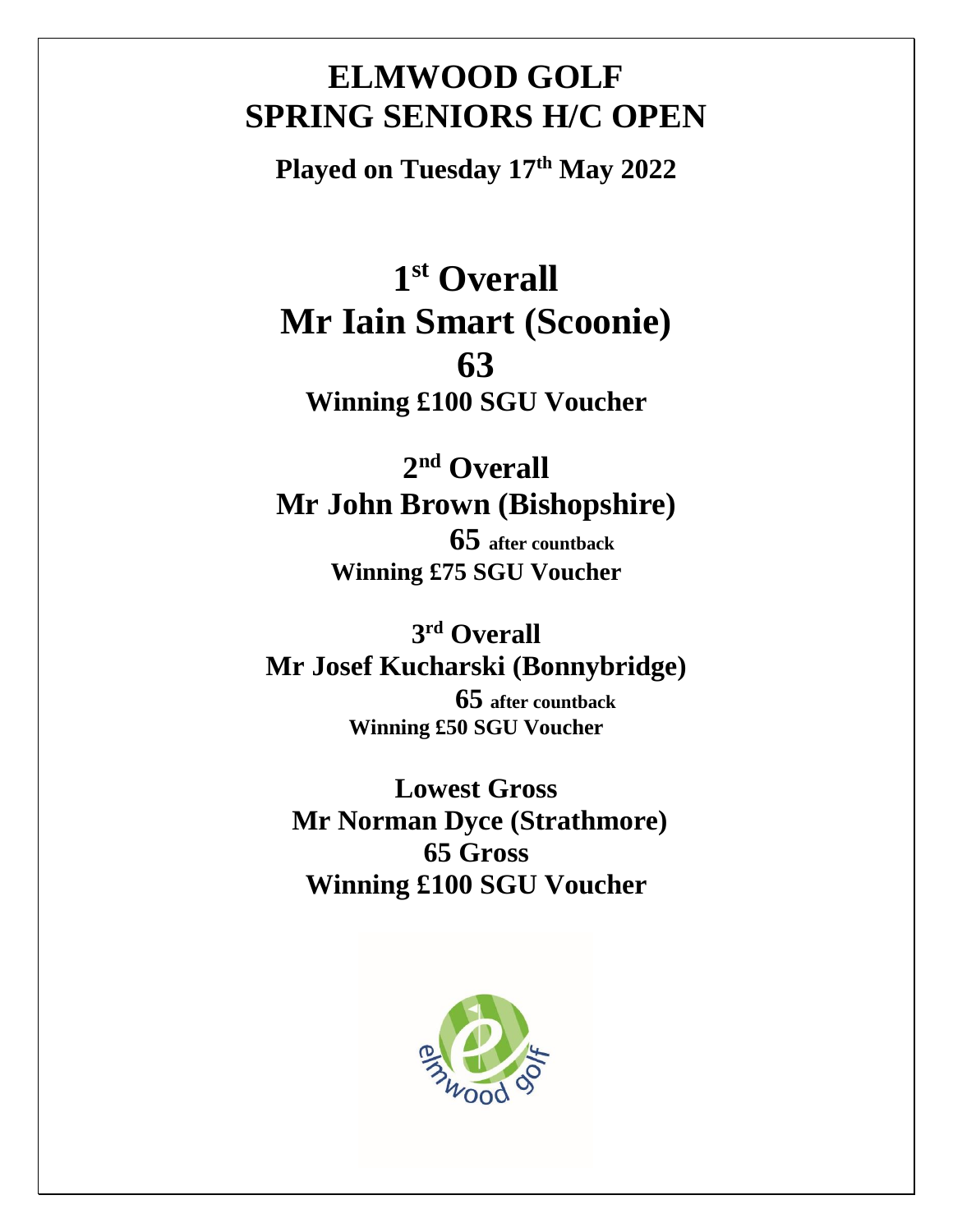## **SECTIONS**

### **Section 1 50-59 yrs**

1 Mr Archie Burton (Dunnikier) 67 winning £50 SGU voucher 2 Mr Colin Gray (Aberdour) 69 after countback, winning £35 SGU voucher 3 Mr Billy Park (Elmwood) 69 after countback, winning £25 SGU voucher

#### **Section 2 60-65yrs**

1 Mr Andrew Rae (Cawder) 67 after countback, winning £50 SGU voucher 2 Mr James Leitch (Elmwood) 67 after countback, winning £35 SGU voucher 3 Mr Jim Handiside (Kinross) 71 winning £25 SGU voucher

#### **Section 3 66+**

1 Mr Brian Douglas (Cupar) 69 winning £50 SGU voucher 2 Mr Jim Colliar (Edenfields) 70 after countback, winning £35 SGU voucher 3 Mr Richard Flemming (Downfield) 70 after countback, winning £25 SGU voucher